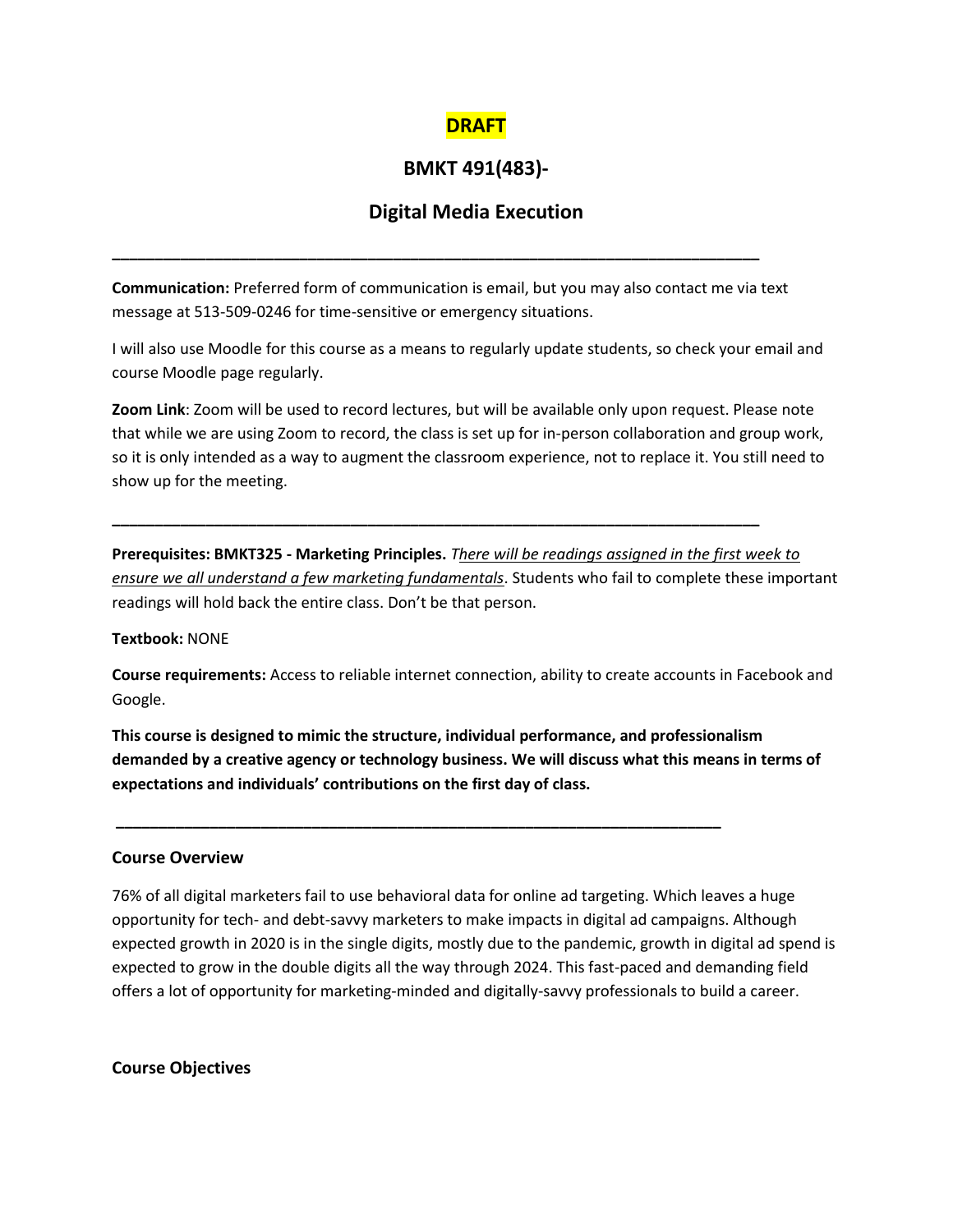This course will provide students with a solid understanding of the digital marketing landscape and can help them differentiate themselves as digital marketers. Course content will briefly touch on online marketing channels such as display ads, search engine marketing, Over-the-top (OTT), Native, media services, email marketing, video advertising, paid social media advertising, and mobile ads. In this 15-week course, students will learn the business of media and the digital media supply chain, including how to:

- Draft a media plan and budget for a campaign
- Develop strategies for online paid media channels
- Evaluate paid channels to meet customer and campaign-specific goals
- Use common success metrics for campaigns and how to track, evaluate performance, and report findings
- Navigate online media buying platforms such as Google Ads, Google Analytics, Facebook ads, Demand Side Platforms (DSPs) and other channels and platforms.
- Analyze digital advertising data to report to key stakeholders of a digital campaign such as buyers, directors, and c-suite
- Compute common mathematical calculations used in the business of media
- Set up successful campaigns using best practices from a data perspective

### **Learning Outcomes**:

After taking this course you will know how to:

- 1. Describe why marketers must focus on quantitative performance metrics to evaluate the success of a digital campaign;
- 2. Learn how to optimize the return on investment from a digital campaign;
- 3. Utilize and evaluate the various digital marketing channels such as display ads, search engine marketing, OTT, native, media services, email marketing, video advertising, paid social media advertising, and mobile ads;
- 4. Demonstrate how to complete digital marketing campaign from start to finish, including developing a media plan and budget, choosing the strategy, evaluating the performance, and communicating the results to stakeholders;
- 5. Master common mathematical calculations used in the business of media;
- 6. Develop the professional soft skills necessary to work successfully in a creative agency or technology business;
- 7. Prepare yourself for an internship or career in digital marketing and differentiate your portfolio as a digital marketer

**Class Format:**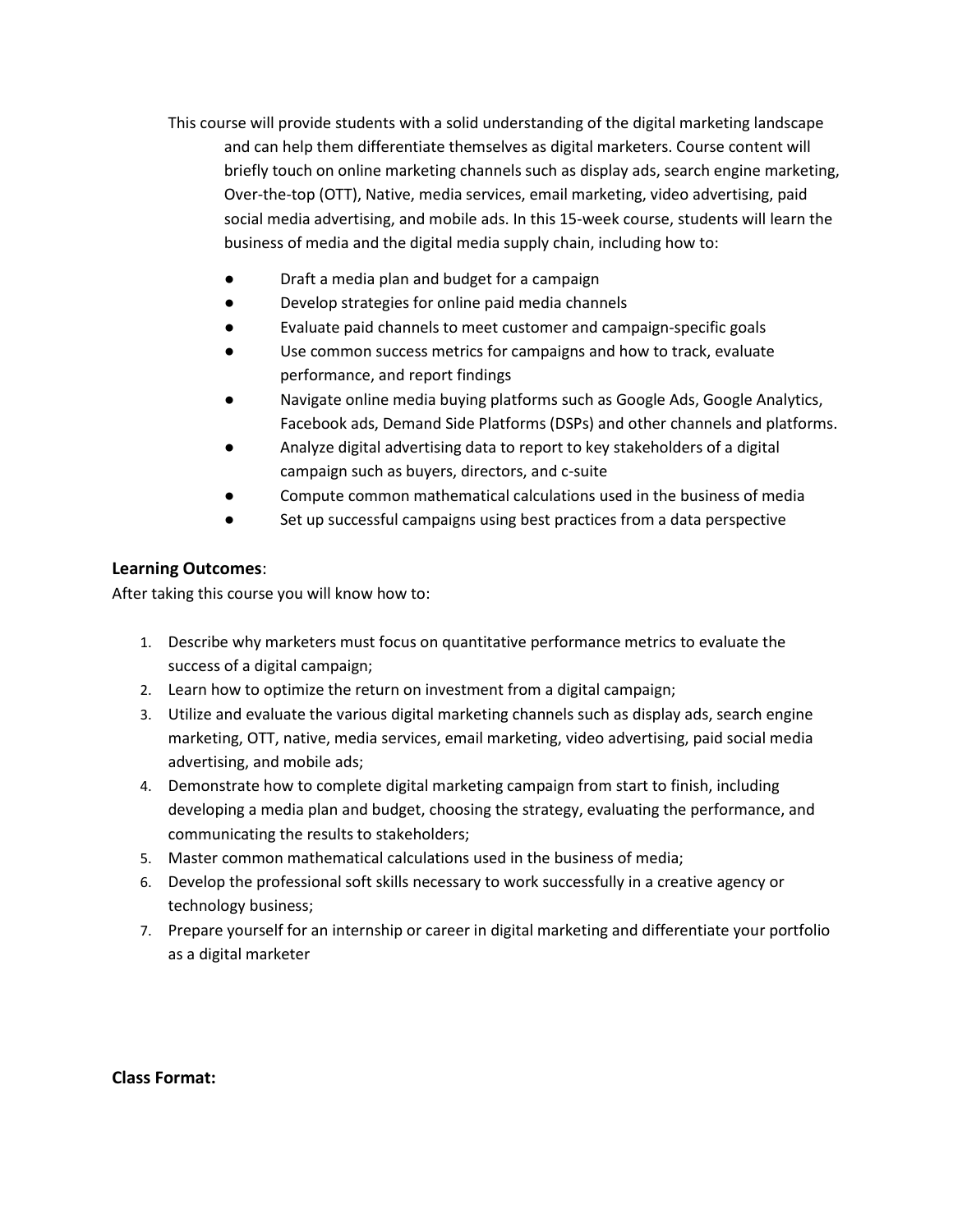Class format will be conducted in person and via Zoom when necessary. Course materials, lectures, and in-class exercises will be delivered by a number of subject matter experts who work in the advertising technology space. These professionals will be in class only one to three times per speaker, so please make sure you take advantage of their knowledge and ask lots of questions when they are in class, as you may not have access to them after they teach the material. Follow up questions, and questions about grades, course delivery, or the operations of the course should be directed to Dr. Plant, the course instructor.

# **Course Schedule:**

| <b>Week</b>    | <b>Date</b> | <b>Topic</b>                                                                                                                 | Speaker/Presenter                                         | <b>Assignment Due</b>                     |
|----------------|-------------|------------------------------------------------------------------------------------------------------------------------------|-----------------------------------------------------------|-------------------------------------------|
| $\mathbf{1}$   | 1/20/22     | <b>Marketing &amp; Advertising 101</b>                                                                                       | Dr. Emily Plant                                           | <b>readings</b>                           |
| $\overline{2}$ | 1/27/22     | <b>Digital Media Ecosystem:</b><br>LumaScape - Purpose and<br>Objectives of Paid Digital<br>Media                            | Will Lapointe, Pathlabs                                   | <b>First week readings</b><br>quiz        |
| 3              | 2/3/22      | <b>Digital Media</b><br>Ecosystem:Publisher,<br>Tracking, Cookies, web tech<br>basics                                        | Nick Lange, Pathlabs                                      |                                           |
| 4              | 2/10/22     | <b>Digital Media Ecosystem:</b><br>Data Segments                                                                             | Nick Lange, Pathlabs                                      |                                           |
| 5              | 2/17/22     | <b>Digital Media Ecosystem:</b><br>Advertiser - > Agency -><br>Vendor -> DSP -> SSP -><br>Exchange -> Publisher<br>+ Privacy | Will Lapointe, Pathlabs                                   |                                           |
| 6              | 2/24/22     | <b>Industry Speaker</b>                                                                                                      | Cortland Fondon - Career<br>Development in<br>Advertising | Digital Ecosystem<br>Assignment - 2 pages |
| 7              | 3/3/22      | <b>Channel Overview - Demand</b><br>Side Platforms (DSPs)                                                                    | Sam Gratton, Pathlabs                                     |                                           |
| 8              | 3/10/22     | <b>Channel Overview - Facebook</b><br><b>Business Manager</b>                                                                | Nate Christianson + Nick<br>Lange - LumenAd               |                                           |
| 9              | 3/17/22     | <b>Channel Overview - Google</b><br>Ads                                                                                      | Pathlabs Speaker                                          | Channel Campaign Set<br>up                |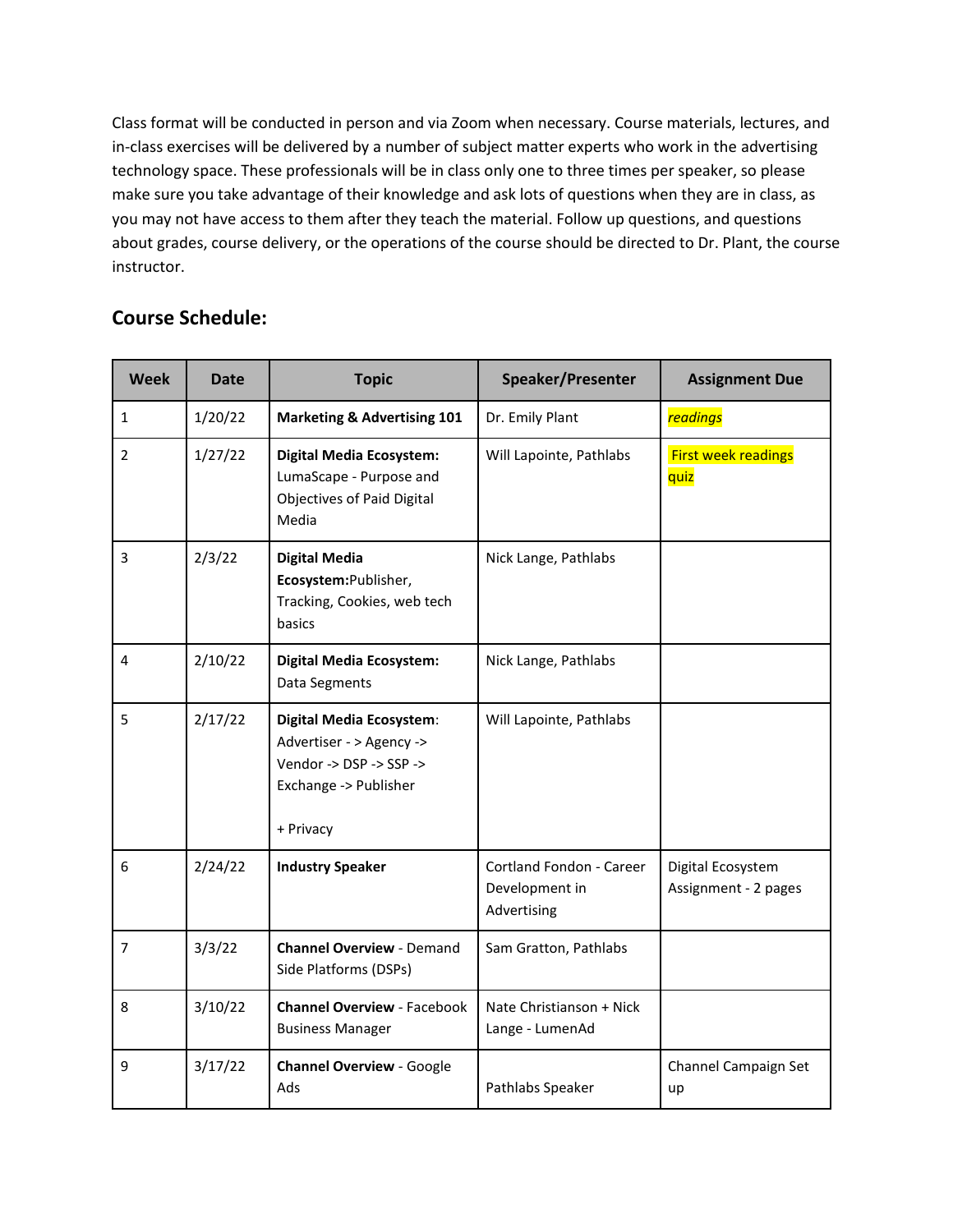| 10 | 3/24/22 | <b>Happy Spring Break!</b>                             |                              |                                                           |
|----|---------|--------------------------------------------------------|------------------------------|-----------------------------------------------------------|
| 11 | 3/31/22 | Media Planning - Reach /<br>Frequency / Suppression    | Kristen Lothrop, Pathlabs    |                                                           |
| 12 | 4/7/22  | Media Planning - Channel fit<br>and advertising funnel | Kristen Lothrop, Pathlabs    |                                                           |
| 13 | 4/14/22 | <b>Future of Digital Advertising</b>                   | Cortland Fondon,<br>Pathlabs | Part 1 Group Project -<br>Media Plan                      |
| 14 | 4/21/22 | <b>Campaign Reporting: Building</b><br>a digital RFP   | TBD, Pathlabs                | Part 2 Group Project -<br>Sample RFP                      |
| 15 | 4/28/22 | <b>Campaign Reporting:</b><br>Reporting 101            | Alexis Niccolucci, Pathlabs  | Part 3 Group Project-<br>Reporting and<br>recommendations |
| 16 | 5/5/22  | <b>Presentations &amp; Career</b><br>Development       | TBD, LA                      | <b>Final Group Project</b>                                |

## **Course Assessments:**

| <b>TOTAL:</b>                           | 100% |
|-----------------------------------------|------|
| Final Group Project (3 parts)           | 40%  |
| Classroom/ Daily Soft Skills            | 30%  |
| Campaign Set up Individual Assignments  | 15%  |
| Digital Ecosystem Individual Assignment | 10%  |
| <b>Assigned Readings Quiz</b>           | 5%   |

## **Graduate Project: (TBD)**

For graduate students in the class we are required to help scope a project to receive graduate credit. We can discuss a mutually beneficial additional project on the first day of class.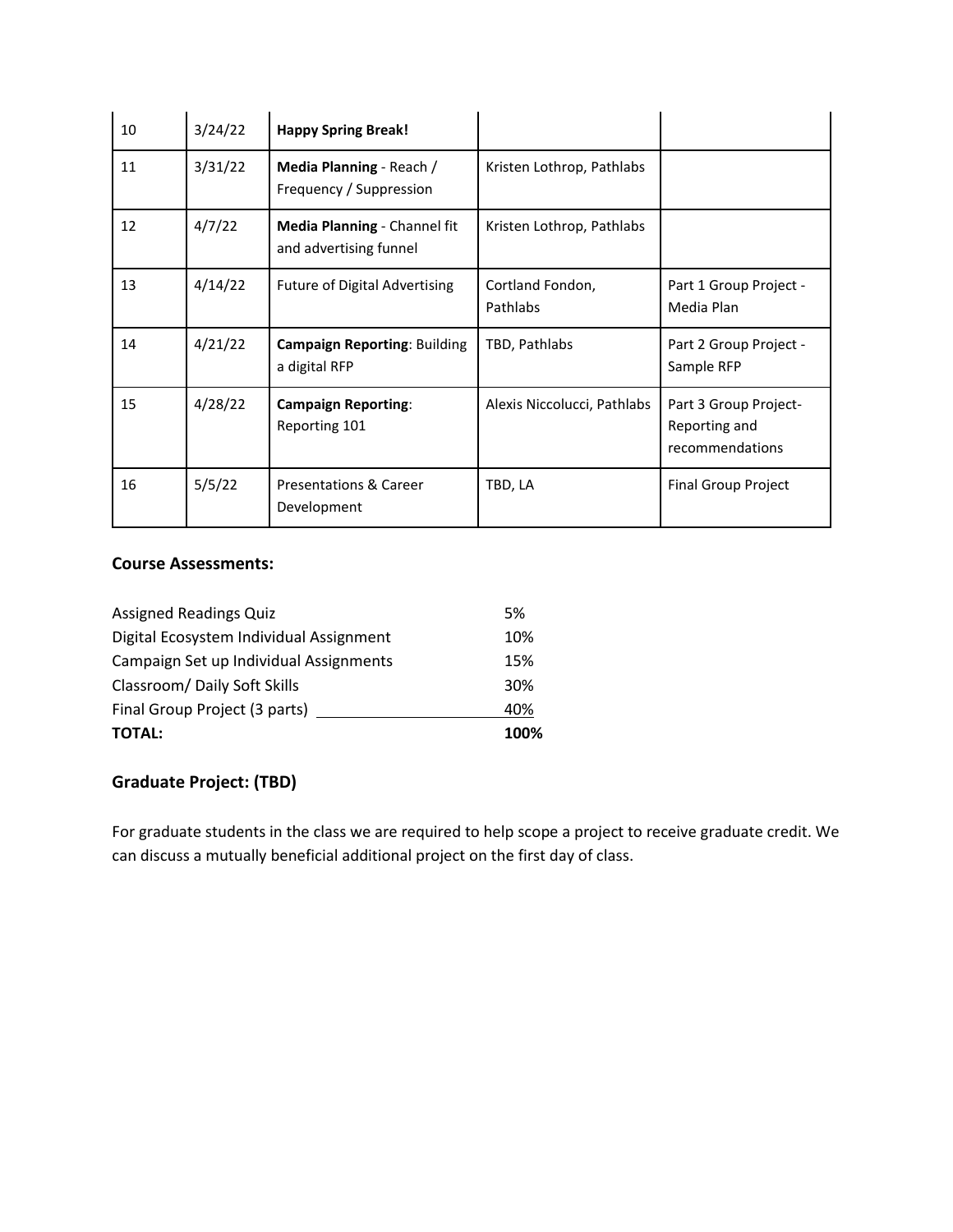Grades will be calculated based on the following table. A grading rubric for performance and evaluation on assignments as well as soft skills will be provided before the first class and will be posted on Moodle.

| A  | 93 or more points    |
|----|----------------------|
| А- | 90-92.9 points       |
| B+ | 87-89.9 points       |
| в  | 83-86.9 points       |
| в- | 80-82.9 points       |
| C+ | 77-79.9 points       |
| C  | 73-76.9 points       |
| C- | 70-72.9 points       |
| D  | 60-69.9 points       |
| F  | 59.9 or fewer points |

## **A Word about Soft Skills:**

Soft skills are the non-technical skills needed for success in the workplace. They include elements such as teamwork, creative thinking, time management, networking, and conflict resolution. A well-rounded employee will possess both the technical skills to complete tasks and also the ability to solve problems, manage your work, and interact with your colleagues. Whenever you work in a team setting you will need to be able to listen, communicate, and have empathy for others. You can only get so far on your own, and strong soft skills *will make you more successful in the workplace!*

Recruiters say that soft skills are a huge determiner of your employability, and you will be evaluated on them throughout the course of your career, so we are starting now. 30% of your grade will be based on:

- 1) Showing up prepared for class;
- 2) How well you communicate;
- 3) How you present yourself;
- 4) How respectfully you interact with others;
- 5) How effectively you work on a team to achieve a common goal.

**30% of your grade will be based on the soft skills demonstrated in class.** In addition to the behavior expectations outlined below, you can find examples of grading rubrics which will be used as an evaluation guide of your soft skill[s here. https://catlintucker.com/2017/09/teaching-assessing-soft](https://catlintucker.com/2017/09/teaching-assessing-soft-skills/)[skills/](https://catlintucker.com/2017/09/teaching-assessing-soft-skills/)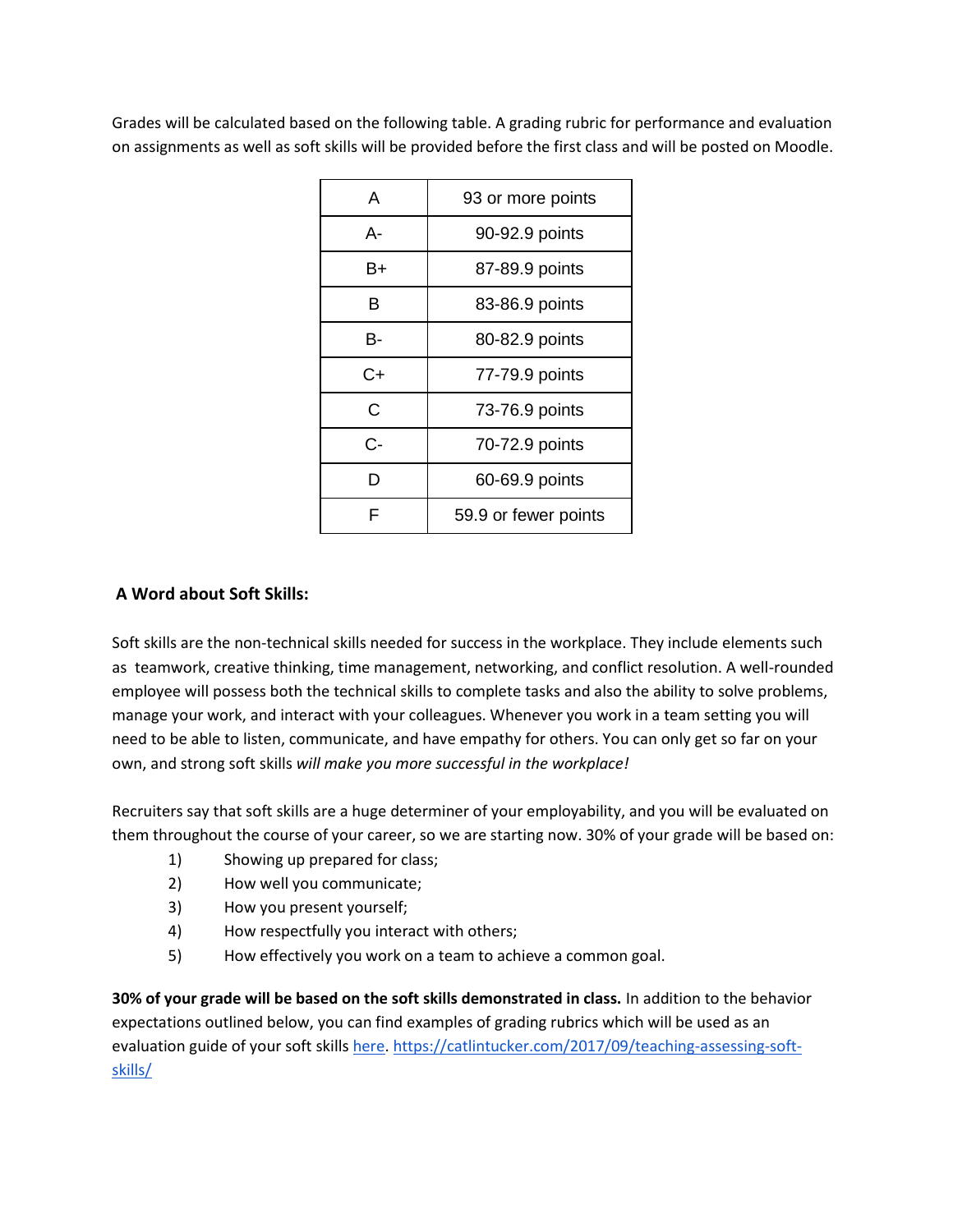### **Professional Business Conduct in Class:**

You are preparing to enter the business world as professionals and to prepare for a business career, so I expect each of you to behave in a professional manner in class.

- Arrive on time and stay for the entire class (unless excused by me).
- Behave with honesty and integrity. Don't let your team down!
- Respect everyone in class and listen openly to their ideas.
- Come to class prepared for discussion.
- Refrain from engaging in behavior that disrupts the class

If at any time you are displaying disrespectful behavior, you may be asked to leave.

LumenAd has identified the following core values that drive their company culture and this is also behavior we strive for in this class:

Core values.

- Be Inclusive.
- Challenge yourself, and others.
- Be radically transparent.
- Iterate to success. Fast.
- Have an impact.

**Email:** According to University policy, faculty may only communicate with students regarding academic issues via official UM email accounts. Accordingly, students must use their GrizMail accounts (netid@grizmail.umt.edu or fname.lname@umontana.edu). To avoid violating the Family Educational Rights and Privacy Act, confidential information (including grades and course performance) will not be discussed via phone or email.

### **Academic Integrity**:

Academic misconduct is any activity that may compromise the academic integrity of the University of Montana. Academic misconduct includes, but is not limited to, deceptive acts such as cheating and plagiarism. Please note that it is a form of academic misconduct to submit work that was previously used in another course.

Plagiarism is the representing of another's work as one's own. It is a particularly intolerable offense in the academic community and is strictly forbidden. Students who plagiarize may fail the course and be remanded to the Academic Court for possible suspension or expulsion."

Students must always be very careful to acknowledge any kind of borrowing that is included in their work. This means not only borrowed words *but also ideas.* Acknowledgement of whatever is not one's own original work is the proper and honest use of sources. Failure to acknowledge whatever is not one's